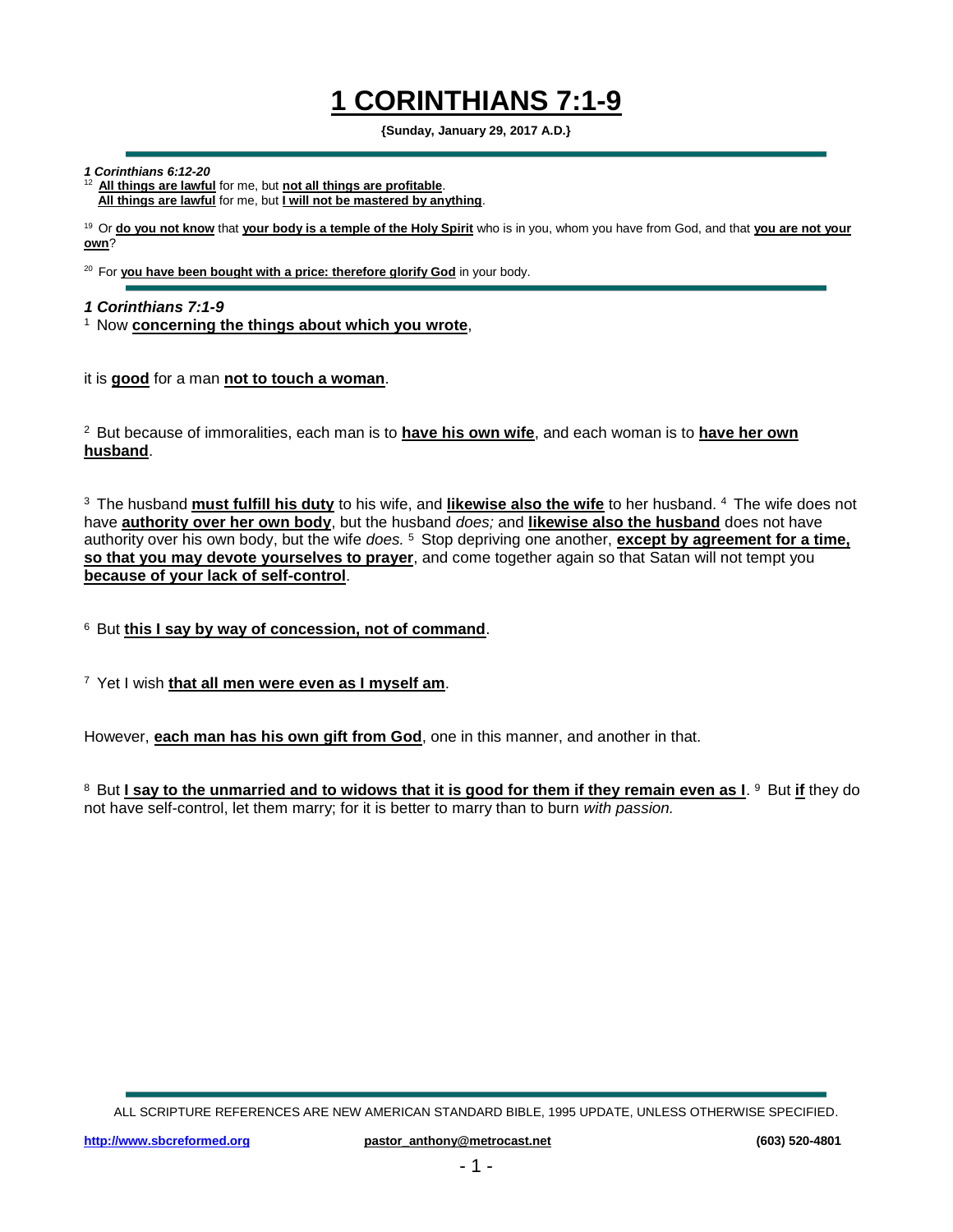<sup>10</sup> But to the married I give instructions, **not I, but the Lord**, that **the wife should not leave** her husband<sup>11</sup> (but if she does leave, she must remain unmarried, or else be reconciled **to her husband**), and that **the husband should not divorce his wife**.

<sup>12</sup> But to the rest I say, not the Lord, that if any brother has a wife who is an unbeliever, and **she consents** to live with him, *he must not divorce her.* <sup>13</sup> And a woman who has *an* **unbelieving husband**, and **he consents** to live with her, **she must not send her husband away**.

<sup>14</sup> For the unbelieving husband is **sanctified through his wife**, and the unbelieving wife is **sanctified through her believing husband**; for otherwise your children are **unclean**, but now they are **holy**. <sup>15</sup> Yet if the unbelieving one leaves, let him leave; the brother or the sister is **not under bondage in such** *cases***, but God has called us to peace**. <sup>16</sup> For how do you know, O wife, whether you will save your husband? Or how do you know, O husband, whether you will save your wife?

<sup>17</sup>Only, **as the Lord has assigned to each one, as God has called each**, **in this manner let him walk**. And so **I direct** in all the churches. <sup>18</sup> Was any man called *when he was already* circumcised? He is not to become uncircumcised. Has anyone been called in uncircumcision? He is not to be circumcised.  $19$  Circumcision is nothing, and uncircumcision is nothing, but what matters is the keeping of the commandments of God.<sup>20</sup> Each man must remain in **that condition in which he was called**. <sup>21</sup> Were you called while a slave? Do not worry about it; but if you are able also to become free, rather do that. <sup>22</sup> For he who was called in the Lord while a slave, is the Lord's freedman; likewise he who was called while free, is Christ's slave. <sup>23</sup> You were bought with a price; do not become slaves of men. <sup>24</sup> Brethren, each one is to **remain with God in that** *condition* **in which he was called**.

<sup>25</sup> Now concerning virgins *I have no command of the Lord, but I give an opinion as one* who by the mercy of the Lord is trustworthy. <sup>26</sup> I think then that this is good in view of the **present distress**, that it is **good for a man to remain as he is**. <sup>27</sup> Are you bound to a wife? Do not seek to be released. Are you released from a wife? Do not seek a wife. <sup>28</sup> But if you marry, you have not sinned; and if a virgin marries, she has not sinned. Yet such will have trouble in this life, and I am trying to spare you.  $29$  But this I say, brethren, the time has been shortened, so that from now on those who have wives should be as though they had none;  $30$  and those who weep, as though they did not weep; and those who rejoice, as though they did not rejoice; and those who buy, as though they did not possess;  $31$  and those who use the world, as though they did not make full use of it; for **the form of this world is passing away**.

<sup>32</sup> But I want you to be free from concern. One who is unmarried is concerned about the **things of the Lord, how he may please the Lord; 33 but one who is married is concerned**